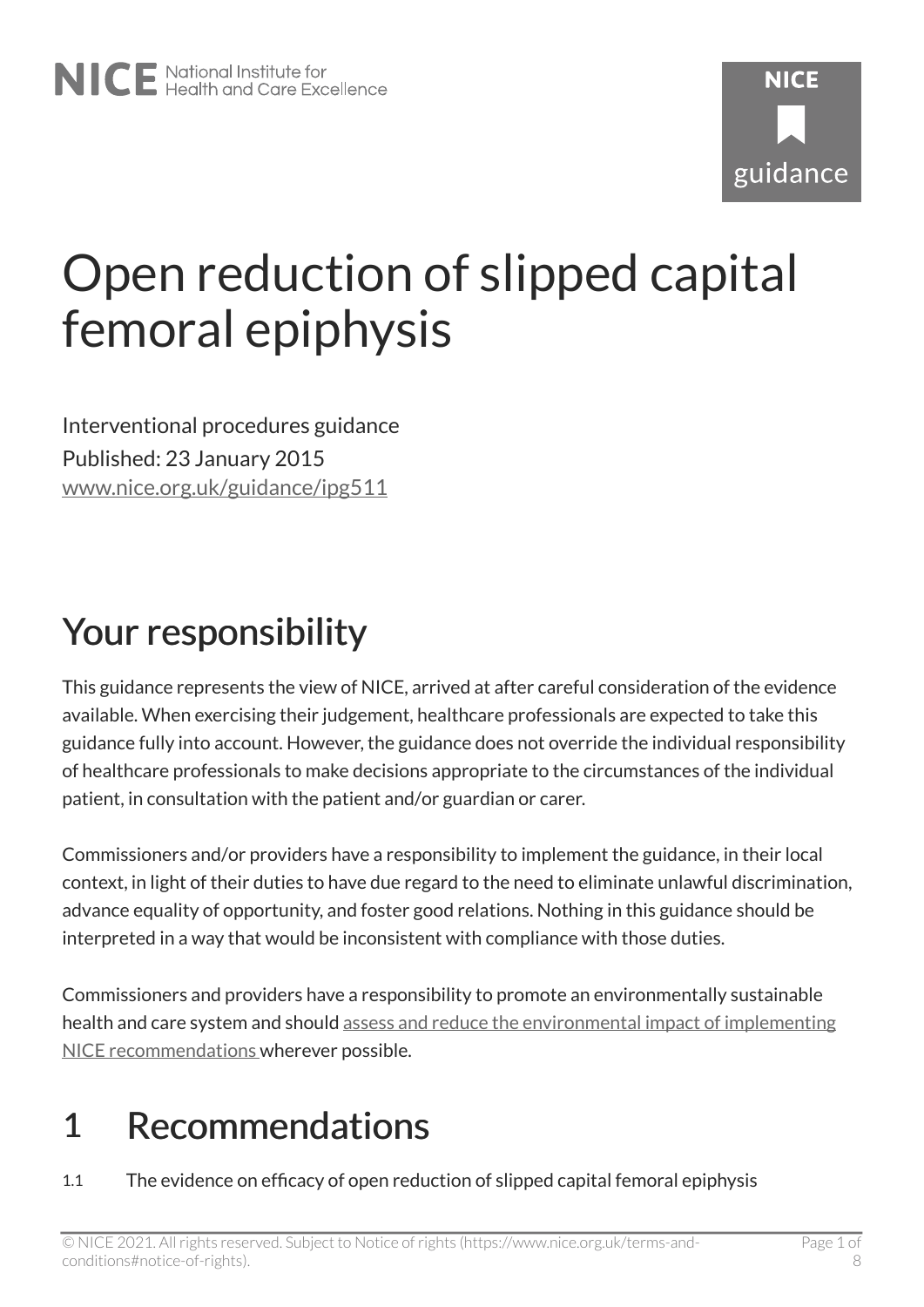is adequate. With regard to safety, there is a risk of avascular necrosis. Therefore this procedure should only be used with special arrangements for clinical governance, consent and audit or research.

- 1.2 Clinicians wishing to undertake open reduction of slipped capital femoral epiphysis should take the following actions:
	- Inform the clinical governance leads in their NHS trusts. Specifically, local governance arrangements should ensure that the procedure is done only by clinicians with appropriate training and experience.
	- Ensure that patients and their parents or carers understand the potential outcomes of having or not having the procedure, in particular the risk of avascular necrosis and its consequences. In addition, the use of NICE's [information for the public](http://www.nice.org.uk/guidance/IPG511/InformationForPublic) is recommended.
- 1.3 Clinicians should enter details about all patients having open reduction of slipped capital femoral epiphysis onto the British Society for Children's Orthopaedic Surgery (BSCOS) register, which is scheduled to go live in early 2015 and will be available at: [bscosregistry.org.uk.](http://bscosregistry.org.uk/) Clinical outcomes should also be reviewed locally.
- 1.4 Training and experience are important in preserving the blood supply to the femoral head. When the procedure is done with surgical dislocation of the hip, clinicians should undertake their initial procedures with an experienced mentor.
- 1.5 Patient selection may be complex and specialists should consider, discuss with clinical colleagues, and record the balance between the potential benefits and risks of this procedure for each patient.
- 1.6 Further research into open reduction of slipped capital femoral epiphysis should clearly describe details of clinical presentation (for example, Loder classification), the degree of slip, its stability, and the surgical technique used; including whether surgical dislocation of the hip was done. Outcomes from 2 years onwards should include degree of correction, occurrence of avascular necrosis and need for subsequent hip surgery (and its timing).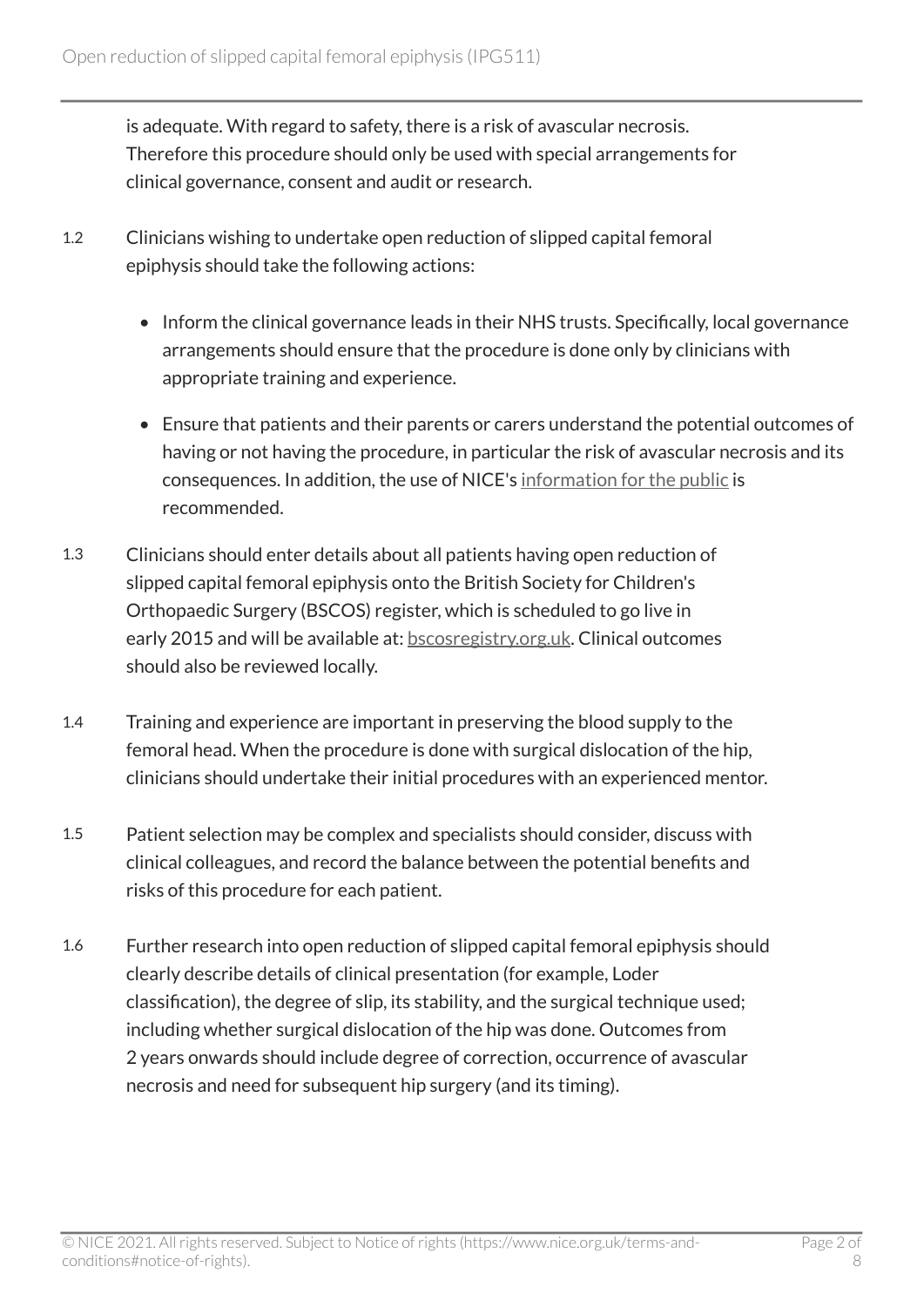### 2 Indications and current treatments

- 2.1 The capital femoral epiphysis forms part of the ball-and-socket joint of the hip. In children and adolescents the ball and shaft of the femur are connected by a layer of soft cartilage, known as the growth plate, which allows for growth and hardens at adulthood. A slipped capital femoral epiphysis results in the displacement of the femoral head, usually posteriorly and inferiorly in relation to the femoral neck and within the confines of the acetabulum. This can cause knee or hip pain, limping and significant deformity.
- 2.2 Treatment options depend on the severity of the slip. Treatment of mild-to-moderate slips usually involves percutaneous in situ fixation, with or without prophylactic pinning of the contralateral hip using cannulated screws or Kirschner wires. For more severe acute slips, treatment options include open fixation of the growth plate using a bone graft combined with early intertrochanteric osteotomy to allow a full range of hip movement, or closed reduction and in situ fixation with cannulated screws or Kirschner wires.

## 3 The procedure

- 3.1 Open reduction of slipped capital femoral epiphysis aims to relocate the capital femoral epiphysis and centre its position in the acetabulum, while minimising the risk of avascular necrosis by preserving blood vessels to the epiphysis.
- 3.2 The procedure can be done in a variety of ways (some with eponymous names such as the Dunn, Bernese and Ganz approaches). Most involve a cuneiform (wedge-shaped) osteotomy of the femoral neck. An important point of the technique is whether or not the hip is surgically dislocated during the procedure. This is done to create an extended retinacular flap, to provide extensive subperiosteal exposure of the circumference of the femoral neck, and so protect the blood supply to the epiphysis, minimising the risk of avascular necrosis.
- 3.3 With the patient under general anaesthesia, an anterior or anterolateral approach is used to expose the hip and a capsulotomy is done; at this stage, the hip may be dislocated surgically. A section of bone is then removed from the metaphysis of the femoral neck. Reduction is done by adducting and rotating the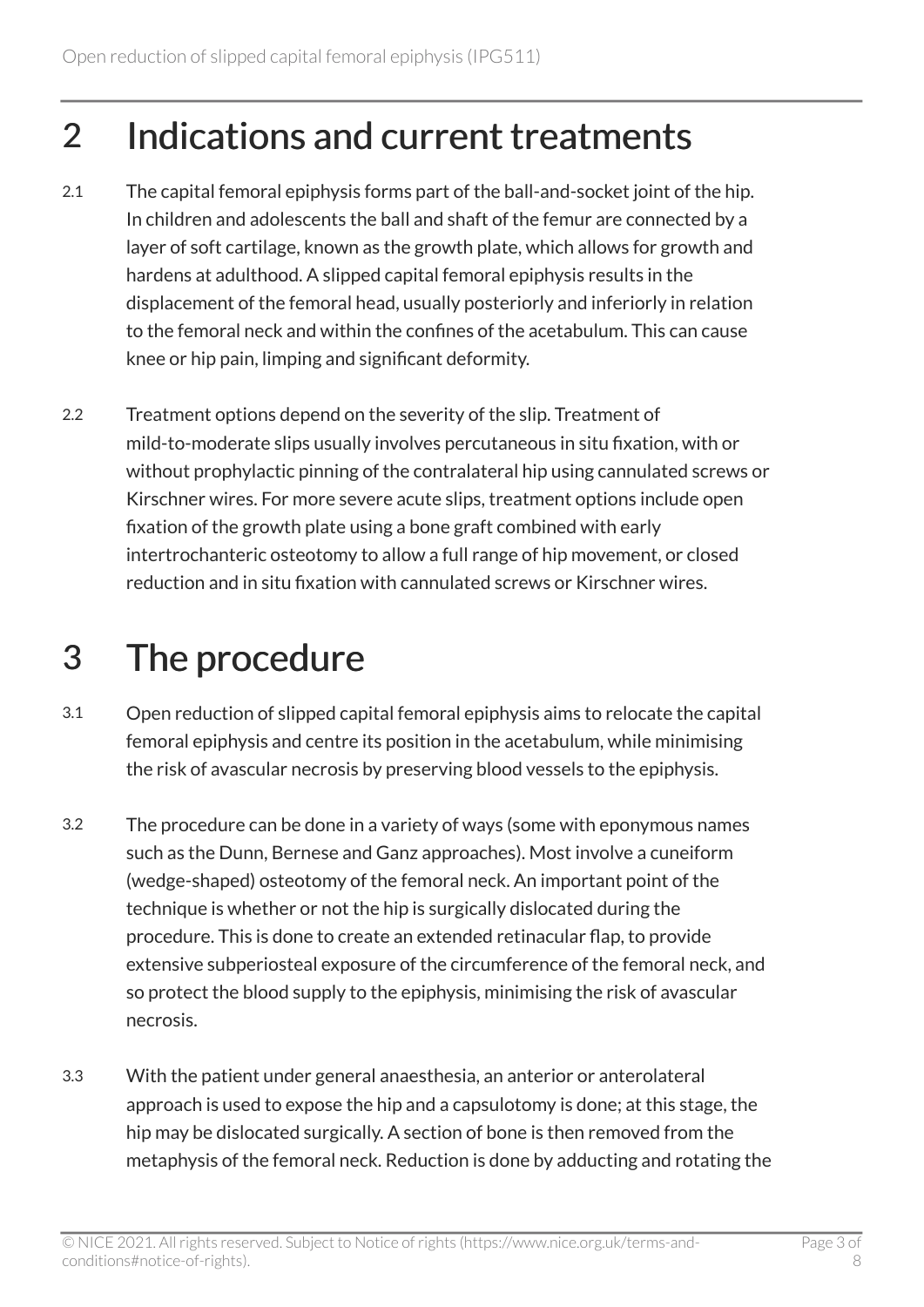limb, realigning the epiphysis in its normal position in the acetabulum. The realigned femoral neck is then secured with 1 or 2 cannulated screws or Kirschner wires.

### 4 Efficacy

This section describes efficacy outcomes from the published literature that the Committee considered as part of the evidence about this procedure. For more detailed information on the evidence, see the [interventional procedure overview](http://www.nice.org.uk/Guidance/IPG511/Evidence).

- 4.1 In a case series of 64 patients treated by open reduction without dislocation, the mean Iowa Hip Score (scores range from 0 to 100 with higher scores indicating better outcomes) was 94.5 at mean follow-up of 4.9 years.
- 4.2 In a case series of 28 patients treated by open reduction with dislocation, mean improvements in Hip disability and Osteoarthritis Outcome Scores (ranging from 0 to 100 with higher scores indicating better outcomes) for pain, other symptoms, activities of daily living and quality of life were 78.6, 78.0, 78.5 and 74.8 respectively, for patients with unstable slips at mean follow-up of 38.6 months (p values <0.001). In patients with stable slips, mean improvements in Hip disability and Osteoarthritis Outcome Scores for pain, other symptoms, activities of daily living, sports and quality of life were 45.7, 48.6, 40.9, 58.1 and 51.4 respectively (p values <0.001).
- 4.3 In a case series of 110 patients (115 hips) treated by open reduction without dislocation, 'good' results for subjective, clinical and radiological outcomes were reported in 89% (62/70), 84% (59/70) and 71% (50/70) of hips respectively, in hips with chronic slips and open growth plates at mean follow-up of 12 years and 11 months. In the same study, 'good' results for subjective, clinical and radiological outcomes were reported in 74% (28/38), 71% (27/38) and 55% (21/ 38) of hips respectively, in hips with acute-on-chronic slips at mean follow-up of 12 years and 11 months. In hips with chronic slips and partially fused growth plates, 'good' subjective, clinical and radiological results were reported in 29% (2/7), 14% (1/7) and 14.3% (1/7) of hips respectively.
- 4.4 In a case series of 65 patients (66 hips) treated by open reduction without dislocation, 46% (22/48) of patients had equal leg lengths at minimum follow-up of 10 years.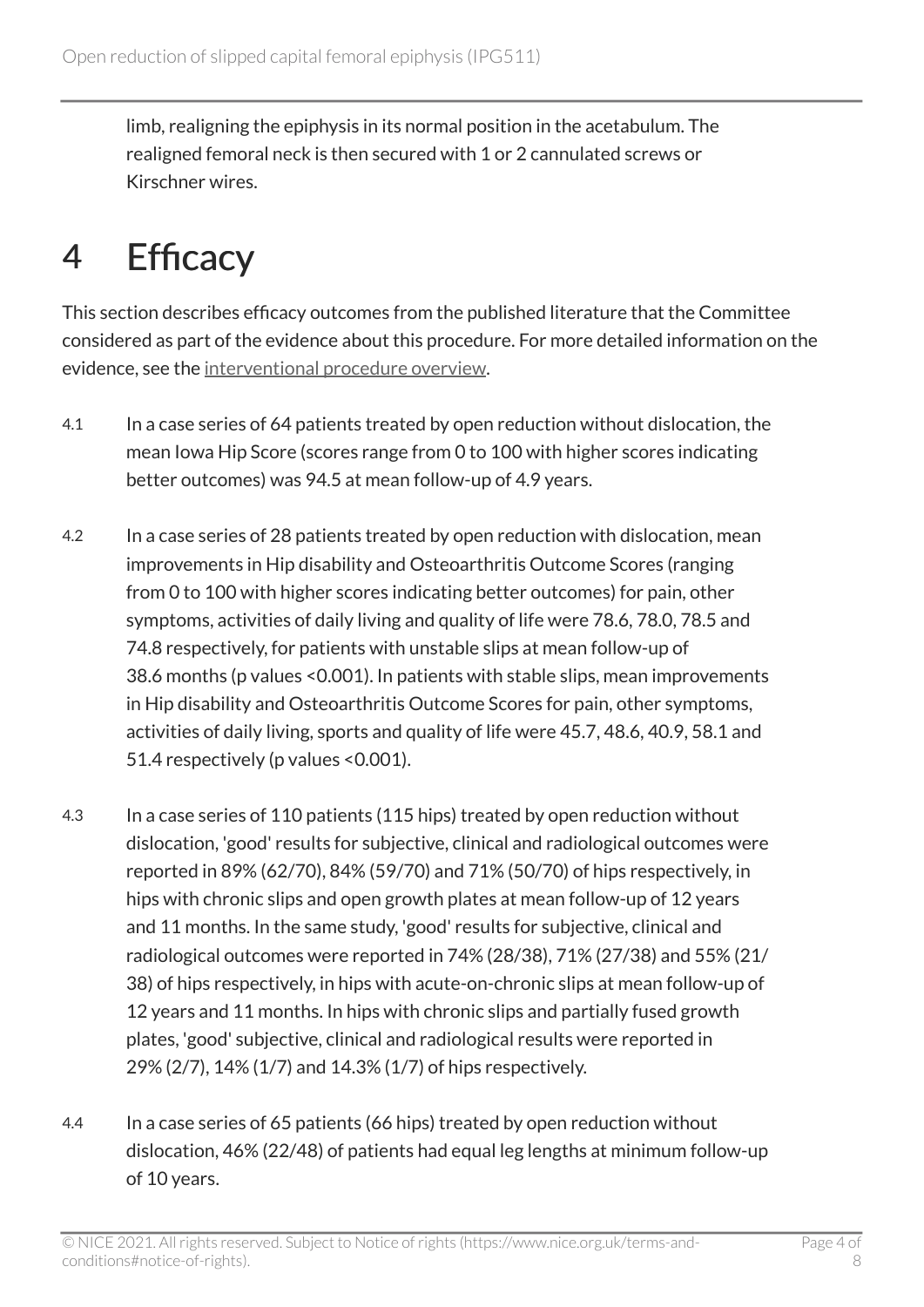- 4.5 In a case series of 23 patients treated by open reduction with dislocation, the mean preoperative slip angle was 47.6° whereas the mean postoperative slip angle was 4.6 (p<0.0001). In the same study the mean degrees of flexion were 107.3° in treated hips and 114.8° in contralateral hips that were prophylactically pinned, at mean follow-up of 29 months (p value not significant). The mean degrees of internal rotation in treated hips and contralateral hips were 37.8° and 35.6° respectively at mean follow-up of 29 months (p value not significant).
- 4.6 Specialist advisers listed key efficacy outcomes as gait parameters, pain scores, Pediatric Outcomes Data Collection Instrument scores, non-arthritic hip scores, satisfactory radiological features (Stulberg I/II), incidence of salvage procedures, prevention of secondary arthritis, and a lack of leg length discrepancies.

## 5 Safety

This section describes safety outcomes from the published literature that the Committee considered as part of the evidence about this procedure. For more detailed information on the evidence, see the [interventional procedure overview](http://www.nice.org.uk/guidance/IPG511/evidence).

- 5.1 Avascular necrosis without chondrolysis was reported in 3% (2/70) of hips with chronic slips and open growth plates, 16% (6/38) of hips with acute-on-chronic slips, and 14% (1/7) of hips with chronic slips and fused growth plates, in a case series of 110 patients (115 hips) treated by open reduction without dislocation. In the same study avascular necrosis plus chondrolysis was reported in 1% (1/ 70) of hips with chronic slips and open growth plates, 8% (3/38) of hips with acute-on-chronic slips, and 14% (1/7) of hips with chronic slips and fused growth plates. Chondrolysis alone was reported in 7% (5/70) of hips with chronic slips and open growth plates, 3% (1/38) of hips with acute-on-chronic slips, and 43% (3/7) of hips with chronic slips and fused growth plates.
- 5.2 Avascular necrosis was reported in 26% (7/27) of patients at a mean of 21.4 weeks in a case series of 27 patients treated by open reduction with surgical dislocation.
- 5.3 Osteoarthritis was reported in 40% (19/48) of hips at mean follow-up of 16 years in a case series of 65 patients (66 hips) treated by open reduction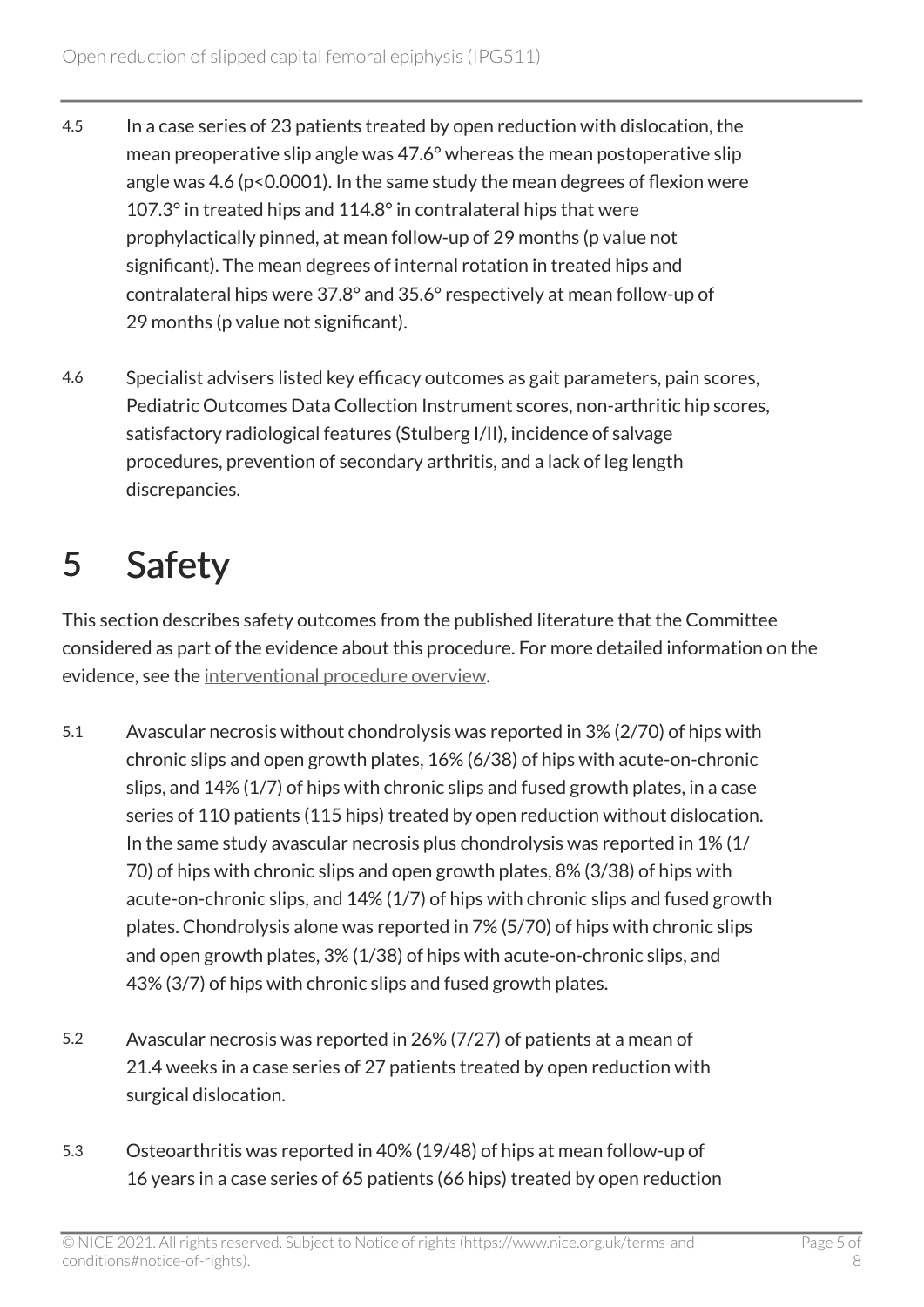without dislocation: 19% (9/48) of hips developed grade I osteoarthritis, 6% (3/ 48) developed grade II osteoarthritis and 15% (7/48) developed grade III osteoarthritis.

- 5.4 Reoperation, 6 to 8 weeks after surgery, was needed in 8% (3/40) of patients because of breakage of screw or wire fixations in a case series of 40 patients treated by open reduction with dislocation.
- 5.5 Permanent partial paralysis of the sciatic nerve was reported in 1 patient in the case series of 65 patients (66 hips) treated by open reduction without dislocation.
- 5.6 Wound infections were reported in 3% (2/66) of hips in the case series of 65 patients (66 hips) treated by open reduction without dislocation.
- 5.7 Non-union of the femoral neck was reported in 9% (4/43) of patients in a case series of 43 patients treated by open reduction with dislocation. All patients were treated by revision surgery.
- 5.8 Heterotrophic ossification was reported in 8% (3/40) of patients in the case series of 40 patients treated by open reduction with dislocation. No further details were provided.
- 5.9 In addition to safety outcomes reported in the literature, specialist advisers are asked about anecdotal adverse events (events which they have heard about) and about theoretical adverse events (events which they think might possibly occur, even if they have never done so). For this procedure, specialist advisers listed the following anecdotal adverse events: stiffness and fracturing around implants. They considered that the following was a theoretical adverse event: non-union of the femoral neck.

#### 6 Committee comments

6.1 The Committee noted that different techniques have been used to carry out open reduction of slipped capital femoral epiphysis. It was advised that the procedure has evolved over the years with a particular view to reducing the risk of avascular necrosis.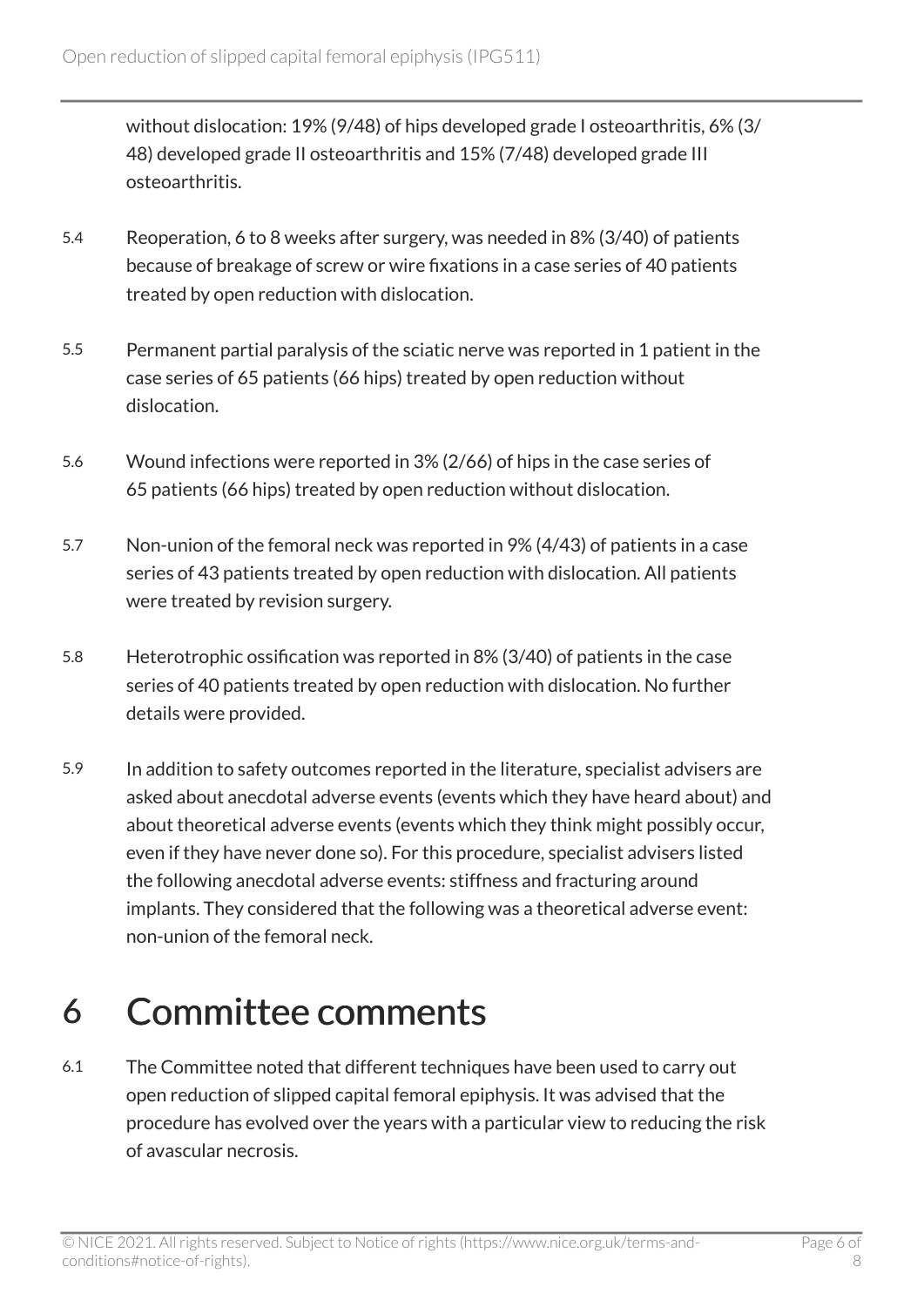## 7 Further information

7.1 For related NICE guidance, see the [NICE website](http://www.nice.org.uk/).

#### Information for patients

NICE has produced information on this procedure for patients and carers [\(Information for the](http://www.nice.org.uk/guidance/IPG511/InformationForPublic)  [public\)](http://www.nice.org.uk/guidance/IPG511/InformationForPublic). It explains the nature of the procedure and the guidance issued by NICE, and has been written with patient consent in mind.

## About this guidance

NICE interventional procedures guidance makes recommendations on the safety and efficacy of the procedure. It does not cover whether or not the NHS should fund a procedure. Funding decisions are taken by local NHS bodies after considering the clinical effectiveness of the procedure and whether it represents value for money for the NHS.

This guidance was developed using the NICE [interventional procedures guidance process](https://www.nice.org.uk/About/What-we-do/Our-Programmes/NICE-guidance/NICE-interventional-procedures-guidance).

We have produced a [summary of this guidance for patients and carers.](http://www.nice.org.uk/guidance/IPG511/InformationForPublic) Information about the evidence the guidance is based on is also [available](http://www.nice.org.uk/guidance/IPG511/evidence).

NICE produces guidance, standards and information on commissioning and providing high-quality healthcare, social care, and public health services. We have agreements to provide certain NICE services to Wales, Scotland and Northern Ireland. Decisions on how NICE guidance and other products apply in those countries are made by ministers in the Welsh government, Scottish government, and Northern Ireland Executive. NICE guidance or other products may include references to organisations or people responsible for commissioning or providing care that may be relevant only to England.

#### Your responsibility

This guidance represents the views of NICE and was arrived at after careful consideration of the available evidence. Healthcare professionals are expected to take it fully into account when exercising their clinical judgement. This guidance does not, however, override the individual responsibility of healthcare professionals to make appropriate decisions in the circumstances of the individual patient, in consultation with the patient and/or guardian or carer.